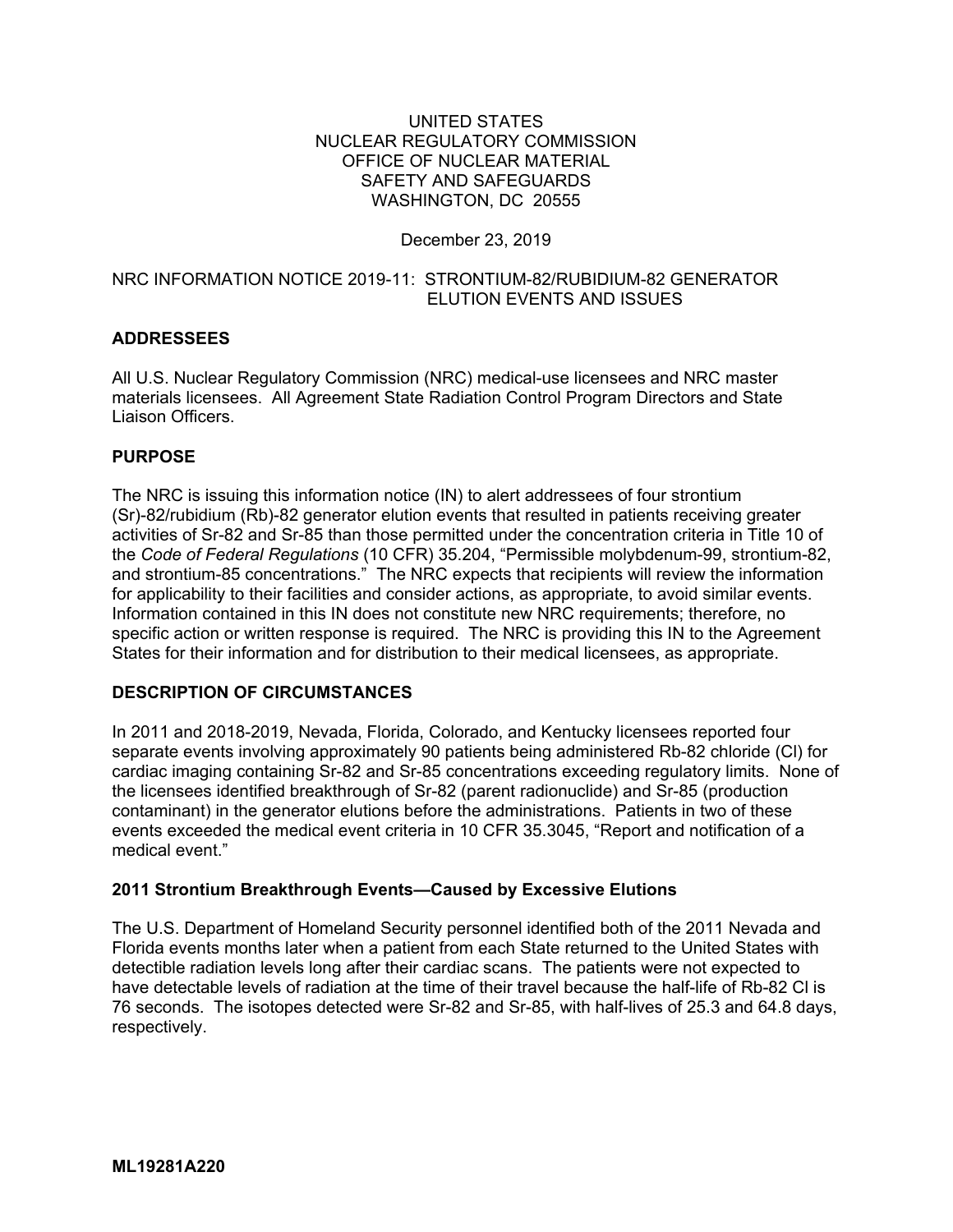# **The Nevada Event**

In Nevada, the Radiation Control Program (RCP) staff discovered that the licensee did not perform breakthrough tests every day. In addition, the breakthrough test result on the day that the sentinel Nevada patient was scanned did not indicate breakthrough. To determine the extent of the breakthrough problem, the Nevada RCP staff worked with the licensee to contact the local patients who either were administered Rb-82 Cl on the day before or the week after the sentinel patient was injected or were imaged on days when the licensee did not record breakthrough information. By the time the Nevada RCP finished, the number of patients surveyed increased significantly to over 120 patients, all of whom were surveyed for Sr-85 using a portable germanium/lithium isotope detector. The RCP staff calculated that more than 70 patients received more than the permitted Sr-85 concentration criteria of 0.2 microcuries of Sr-85 per millicurie of Rb-82 from two different Sr-82/Rb-82 generators. Over 30 patients were also counted later in a whole-body counter. Even though the whole-body counting was performed 8 to 9 months after the administrations (10 to 11 half-lives later for Sr-82 and 3 to 4 half-lives later for Sr-85), all patients exceeded the Sr-82 breakthrough criteria by 24 to 306 times and the Sr-85 criteria by 2 to 34 times. The sentinel patient received an estimated dose of 4.8 rem, and three other patients received estimated doses of more than the medical event reporting criteria of 5 rem effective dose equivalent.

# **The Florida Event**

In Florida, the Bureau of Radiation Control also inspected the facility of the sentinel Florida patient and other licensees authorized for Sr-82/Rb-82 generators. Review of the quality control records at the Florida site for the 15 days that included the day the sentinel patient was imaged revealed that a value of "0" was entered for each breakthrough measurement. This led to calculated breakthrough values of "0" microcuries for both Sr-82 and Sr-85. As indicated in the whole-body counting data, the Sr values were a total of 40 microcuries of Sr-82 and 73 microcuries of Sr-85. The dose calibrator needed to be manually switched from millicuries to microcuries before measuring the decayed vial. Failure to switch the dose calibrator resulted in readings of "0," which in turn resulted in the licensee's failure to identify the Sr-82 and Sr-85 breakthrough. Multiple individuals performed the breakthrough measurements and calculations during this 15-day period, and each performed the test in the same manner.

The sentinel patient and six others who were imaged before and after the sentinel patient were sent for whole-body counting to determine the residual amounts of strontium. The whole-body counting was performed 6 to 8 months after the initial Rb-82 administration (7 to 10 Sr-82 half-lives later and 3 to 4 Sr-85 half-lives later). Each of these patients received 7 to 36 times the permissible activity of Sr-85. Most of the Sr-82 had decayed to background, but three patients had measurable Sr-82 levels that exceeded the permissible activity of Sr-82 by 40 to 115 times. The sentinel patient had an estimated dose of 1.6 rem, and the two patients with the highest doses received estimated doses of 3.1 and 3.8 rem. Therefore, none of these patients' doses exceeded the medical event criteria.

Because of these two events, the U.S. Food and Drug Administration (FDA) issued a Drug Safety Communication, and the manufacturer voluntarily recalled its generators. The manufacturer determined that the root cause for the generator failures was overuse of individual generators. The two facilities with breakthrough events had the highest patient throughput of all the generator users. Before these events, there was no indication in the generator labeling that the generators could fail if the total eluent was too high. The manufacturer revised its FDA-accepted labeling to restrict the total eluent volume, increased the frequency for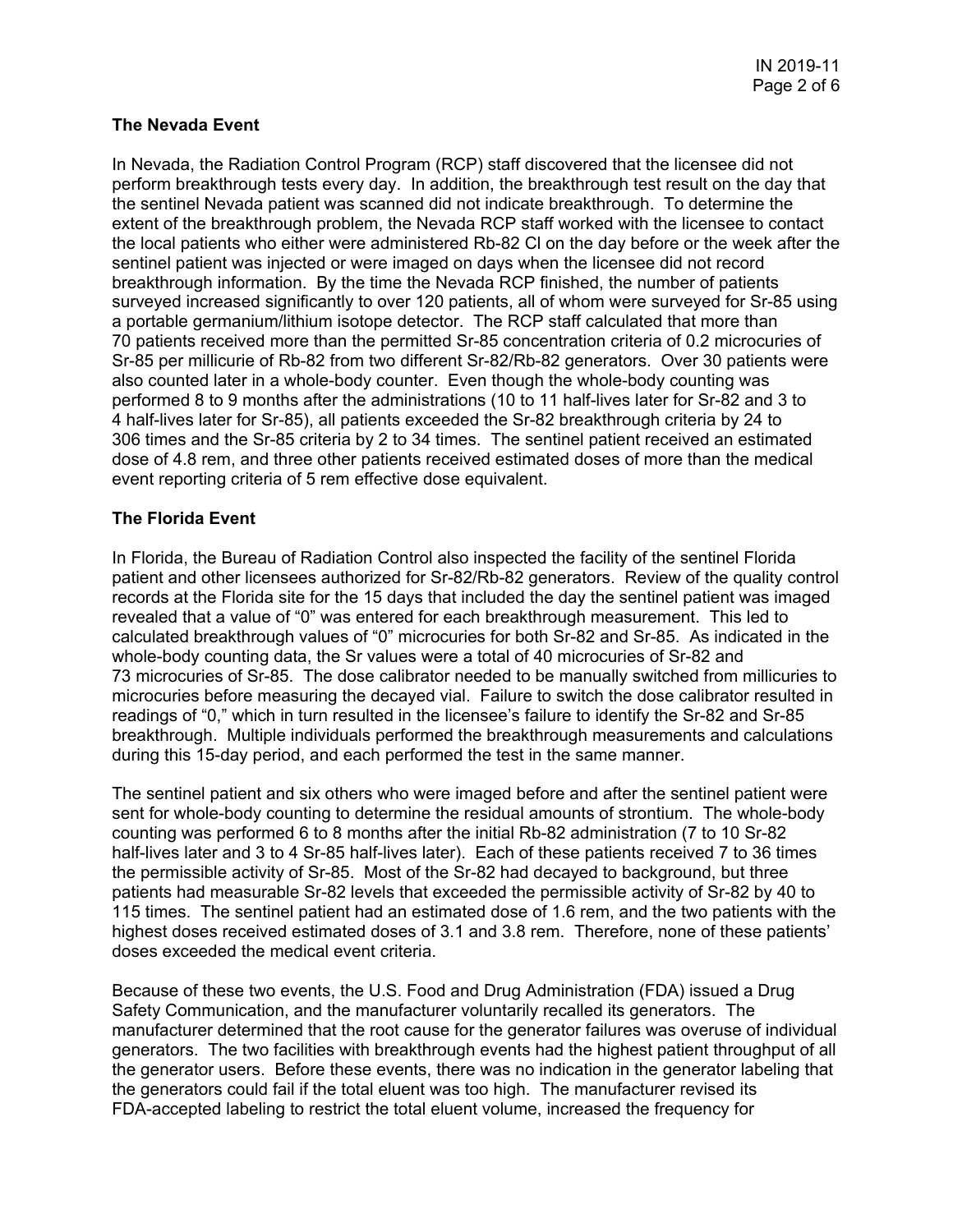performing the breakthrough measurements if the required daily pre-patient breakthrough value exceeded 10 percent of the breakthrough value, developed and distributed standardized breakthrough calculation sheets, and retrained all customer personnel responsible for the breakthrough test on how to perform the test correctly.

#### **2018–2019 Strontium Breakthrough Events—Wrong Eluent**

The two newer events in Colorado (2018) and Kentucky (2019) involved the wrong eluent. Both licensees were using the new standardized breakthrough calculation forms that were designed to identify breakthrough events before patient administrations. However, both failed to identify the breakthrough before administering Sr-82 and Sr-85 in excess of the criteria in 10 CFR 35.204 because their completed forms indicated there was no breakthrough.

# **The Colorado Event**

In Colorado, eight patients were administered Sr-82 and Sr-85 in excess of the criteria in 10 CFR 35.204. The event was identified 3 days after a bag of Ringer's lactate intravenous (IV) fluid was inadvertently used as the eluent. The licensee verified the duration of the event by surveying patients treated the day before the Ringer's lactate was used as well as patients treated during the 3 days after its use. The licensee found that only the patients treated the day before the Ringer's lactate was used had radiation readings indistinguishable from background. Later, the root cause of the generator failure was determined to be the use of Ringer's lactate on day one as the eluent. Sterile saline was used on days 2 and 3, but the generator was already compromised and releasing Sr-82 and Sr-85 in the eluate.

The licensee performed the breakthrough tests on each of the 3 days that patients were later found to have excess strontium in their administrations. The test on each of these 3 days was performed by a different experienced individual who completed the manufacturer's breakthrough training 3 to 7 years before the event. A review of the quality control records for the breakthrough test showed that the recorded data for the decayed vial were consistently between 0.01 and 0.02 for each day, subsequent calculations were performed appropriately, and the data were reasonable when compared with previous entries. Therefore, the licensee concluded that no breakthrough occurred for each of the 3 patient treatment days. On the third day, the routine area survey of the hot lab, performed after all patient treatments were completed, indicated unexpected readings above background. The next day, the licensee discovered that the higher-than-expected area survey results resulted from above-background readings from the quality control vials used to determine breakthrough. The breakthrough vial measurement on the fourth day was elevated, and the generator was taken out of service.

Once the strontium breakthrough was identified, the licensee used the quality control vials to estimate the maximum breakthrough for the appropriate day and estimate the dose to each patient from the Sr-82 and Sr-85 in their Rb-82 Cl administrations. The estimated activity levels administered to each patient ranged from 1,000 to 2,000 microcuries of Sr-82 and 700 to 1,300 microcuries of Sr-85. The eight patients received doses that ranged from 27 to 53 rem effective dose equivalent. These doses were 5 to 10 times greater than the medical event criteria in 10 CFR 35.3045.

The staff of the Colorado Department of Public Health and the Environment determined that the licensee knew how to perform the breakthrough tests but that inconsistencies existed among individuals at the facility about how to handle the dose calibrator readings. For example, one individual always entered a value of 0.2 because of fluctuations in the reading, one individual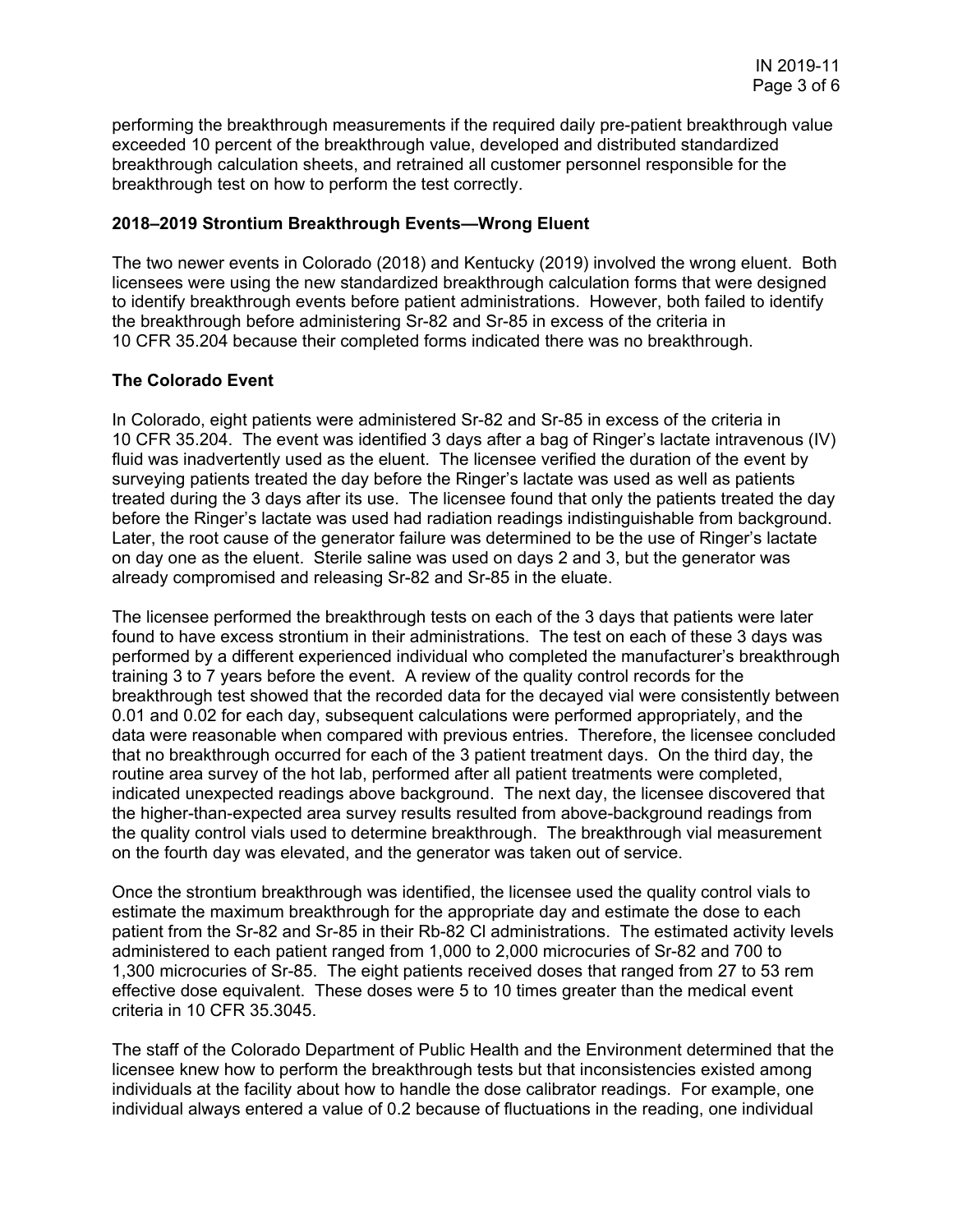"zeroed out" the dose calibrator when getting "erroneous readings," and another said the particular dose calibrator could not be "zeroed out." Another individual said that because the numbers displayed by the dose calibrator were within the expected values that the units being displayed were "not observed" and recorded in microcuries when the values were really in millicuries. This was confirmed for the data recorded on the quality control sheet on the day of the inspection, which were too low by a factor of 1,000. This shows that even experienced individuals are capable of taking actions that result in the failure to recognize the occurrence of breakthrough.

### **The Kentucky Event**

In Kentucky, four patients were imaged on a single day. The licensee noted that the eluate volumes were decreasing slightly for each patient but the activity was the same and reported this to the manufacturer. The next day, the routine quality control procedures indicated Sr-82 breakthrough of 18.6 microcuries instead of the expected value of less than a microcurie. The manufacturer asked the licensee to check the IV fluid bag used for the elution, and the licensee discovered that Ringer's lactate instead of sterile saline had been used the preceding day. The generator was taken out of service.

If 18.6 microcuries had been administered to a patient, the patient would have received a dose of 0.44 rem. Therefore, none of the four patients was estimated to have received an effective dose equivalent that exceeded the medical event criteria in 10 CFR 35.3045. The licensee determined the hospital distributor accidently stocked the Ringer's lactate in the cardiology department.

One of the four patients was still in the hospital the next day and was surveyed with a Geiger-Mueller detector in the vicinity of the sternum and spine. The radiation levels were indistinguishable from background.

#### **DISCUSSION**

Medical-use generators, such as those used to produce Rb-82 Cl, are produced and eluted using mechanical and chemical processes, and all generators can fail but rarely do. The manufacturer did not anticipate that licensees would image the number of patients seen at the Nevada and Florida sites and did not warn the FDA or the licensees about the high probability of breakthrough after exceeding a total eluent volume. The manufacturers did warn the licensees about the need to use additive-free sterile sodium chloride.

Because generators rarely fail, licensees may be used to seeing only negative results from the breakthrough test every day and may expect to continue to see negative results in the future. It is easy to conclude that the test is unnecessary and could be skipped. These four Rb-82 events show that the breakthrough test is important and must be performed each day (under the provisions of 10 CFR 35.204) and the data must be correctly collected and analyzed to prevent the administration of the parent radionuclide Sr-82 and the contaminant Sr-85.

Performing the test every day, performing it correctly, and properly analyzing the results are important in preventing Rb-82 Cl with excess Sr-82 and Sr-85 from being administered to patients. In the cases described, approximately 90 patients were identified after the fact as being administered excess Sr-82 and Sr-85. In addition to receiving additional unintended total radiation doses, these patients also received higher doses to unintended organs. The organ receiving the largest unintended dose is the red marrow.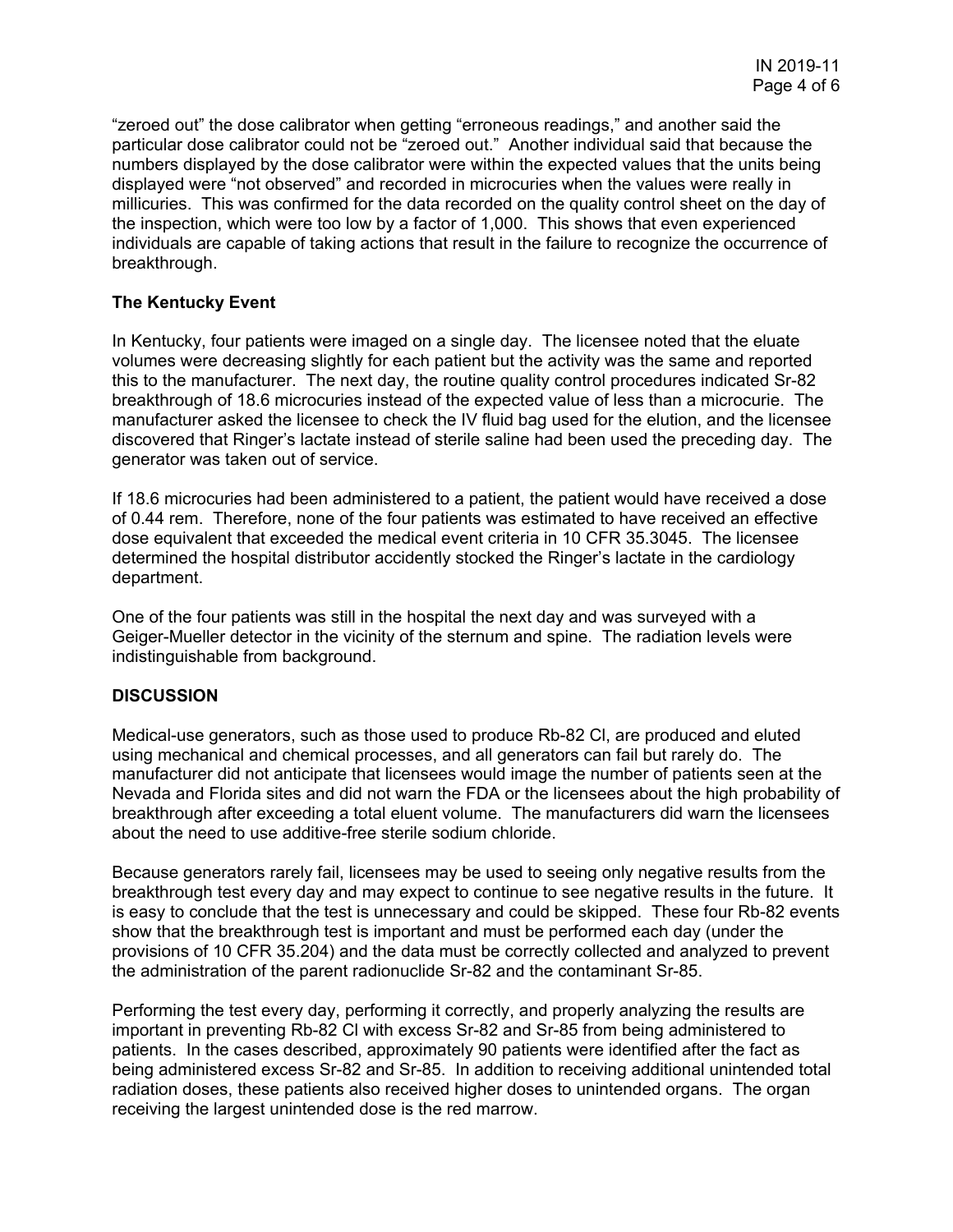Eluting generators on a daily basis may become so routine that details and departures from the normal in setting up the generator for the elution can be missed. In the more recent Colorado and Kentucky events, the licensee expected to see sterile saline in the same location every day and did not question whether the bag being picked up was sterile saline. In both events, the IV fluid picked up was unfortunately not sterile saline but Ringer's lactate. There was an FDA recognized shortage of sterile saline and some suppliers were substituting Ringer's lactate for sterile saline. The Ringer's lactate, which contains other chemicals and elements in addition to the saline, might have been an acceptable substitution for other clinical uses. However, one of the Ringer's lactate additives, calcium, interchanges with the strontium molecules on the generator column, causing the Sr-82 and Sr-85 to be washed into the eluate along with the Rb-82. The FDA-approved package inserts for both current manufacturers of the Sr-82/Rb-82 generators included a warning about using only sterile saline without additives. After these events, the FDA and the manufacturers have moved the warning about using additive-free sterile saline to the top of the package insert and have placed it in the "boxed announcement."

During an Rb-82 Cl procedure, the patient is usually imaged twice (the resting image and the stress image). Although a patient could be administered a dosage of 50 millicuries of Rb-82 per image, most patients receive less than 100 millicuries of Rb-82 for both images. According to the package insert, a dosage of 100 millicuries would result in a total dose of 177 millirem averaged for both the resting and stress tests (or using a different method of calculation, a dosage of 100 millicuries would result in an effective dose equivalent of 474 millirem for the stress test). If the Sr-82 and Sr-85 are at the breakthrough limit (2 and 20 microcuries, respectively) for this 100-millicurie total dosage, the effective dose is an additional 46 and 80 millirem, respectively. The total dose to the red marrow from the Rb-82 would be 119 millirem (averaged for both the resting and stress tests) and approximately an additional 200 millirem from Sr-82 and Sr-85 at the breakthrough limits. These estimates are significantly less than the 5 to 50 rem whole-body estimates and the 21 to 200 rem dose estimates to the red marrow for the 11 patients that exceeded the medical event reporting criteria.

An additional consideration in the licensees' inability to identify excess administration of Sr-82 and Sr-85 is the inherent quality of positron emission tomography (PET) images. Rb-82 Cl is a PET radiopharmaceutical, and the PET camera is designed to detect only the gamma rays from the positron emissions and not the other gamma rays from the Sr-82 and Sr-85. This means that PET images will not show image degradation because of the presence of non-PET radionuclides, such as Sr-82 or Sr-85. Furthermore, the time delay between the administration and the imaging (a few minutes) is too short for the Rb-82 produced by small amounts of administered Sr-82 to affect the image in unexpected sites.

In two of the four cases, the licensees attempted, after the fact, to determine whether a breakthrough event had occurred. One licensee was able to successfully identify that a breakthrough event had occurred by detecting readings above background and determining that the radiation was coming from the breakthrough vials that would normally be indistinguishable from background. Radiation surveys of the breakthrough vials may identify breakthrough events when they are not detected by the breakthrough measurements. However, remeasuring the breakthrough vials in the dose calibrator may not be effective in quantifying the breakthrough levels if the individual makes the same reading or transcription error he or she made the day before.

Another licensee unsuccessfully used a Geiger-Mueller probe to try to detect Sr-82 and Sr-85 in the red marrow of a patient a day after the administration. A much more sensitive radiation detection device than the Geiger counter would be needed to detect the microcurie quantities of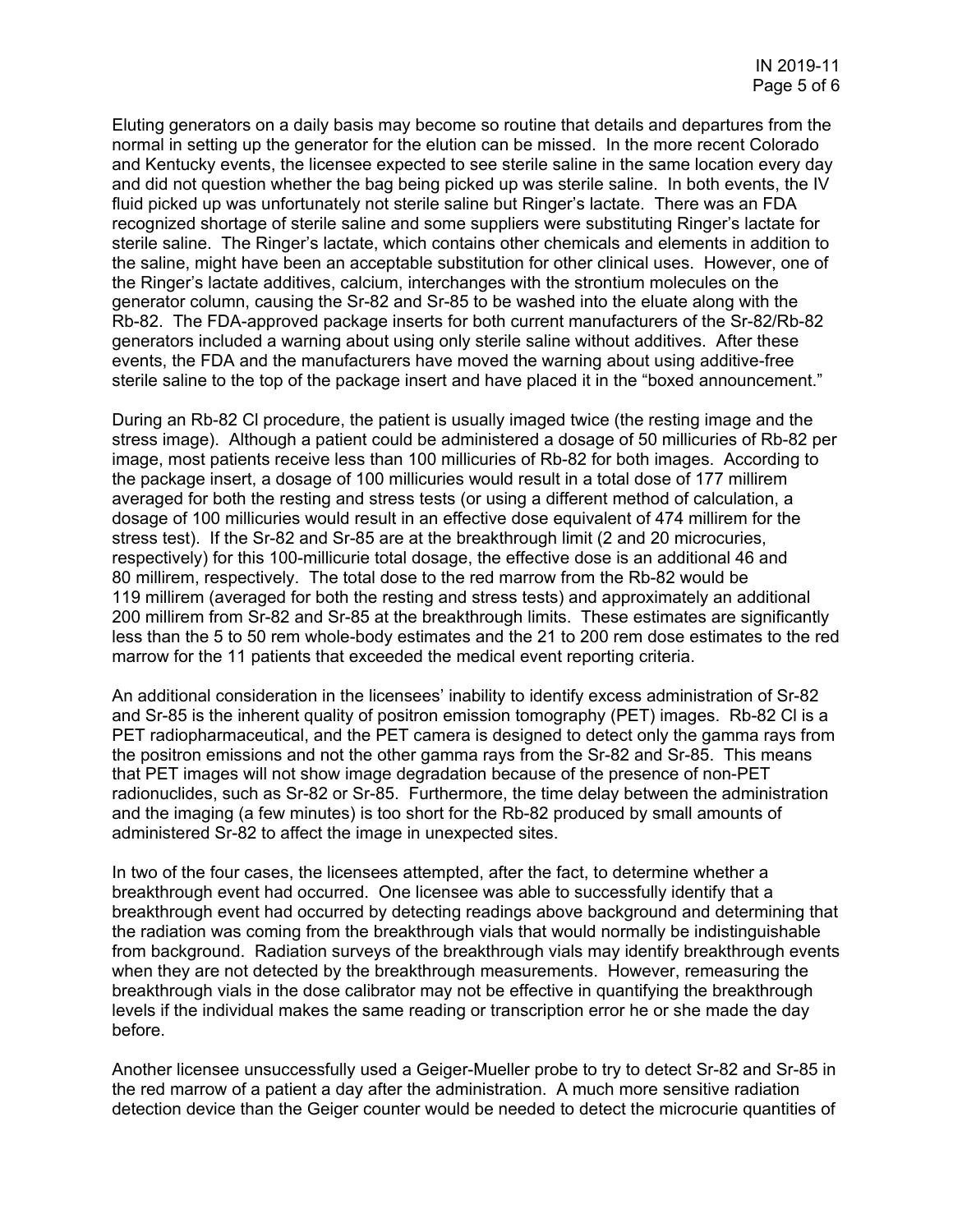Sr-82 and Sr-85 distributed through the red marrow of the patient. The U.S. Department of Homeland Security and the State of Nevada used sensitive devices to identify and quantify the Sr-85.

### **CONTACT**

This IN requires no specific action or written response. Please direct any questions about this matter to the technical contact listed below or the appropriate regional office.

**/RA/ /RA/** Christopher G. Miller, Director Division of Reactor Oversight Office of Nuclear Reactor Regulation

Michael C. Layton, Director Division of Materials Safety, Security, State, and Tribal Programs Office of Nuclear Material Safety and Safeguards

Technical Contact: Donna-Beth Howe, NMSS 301-415-5441 donna-beth.howe@nrc.gov

Note: NRC generic communications may be found on the NRC public Web site, http://www.nrc.gov, under NRC Library/Document Collections.